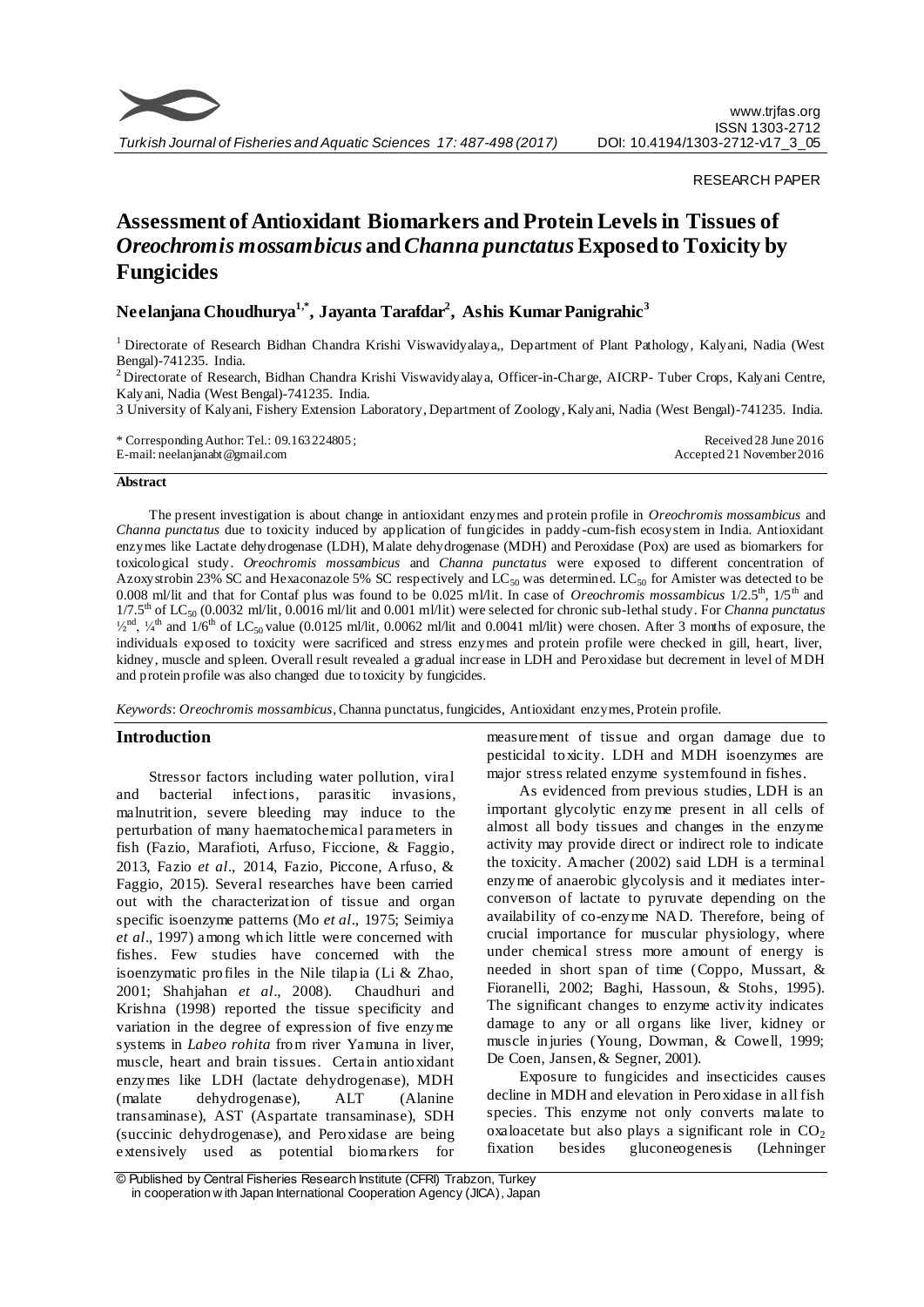principles of biochemistry 5th edition).

## Malate +  $NAD+$   $\rightarrow$  Oxaloacetate +  $NADH^{+}$  +  $H^{+}$

Peroxidase enzyme is involved in phagocytosis and immune cell function (Rodriguez, Esteban, & Meseguer, 2003; Soares-da-Silva *et al*., 2002), cell adhesion (Holmblad & Soderhall, 1999), antioxidant function (Gamble, Goldfarb, Porte, & Livingstone, 1995; Galloway & Depledge, 2001) and helps in formation of melanin by oxidative polymerization of hydroquinones (D'Ischa, Napolitano, & Prota, 1991). Previous investigations confirmed that due to pesticidal impact on fish reveals changes in protein profile. It is also found that a high proteolytic activity or increased production of protease enzyme causes low levels of protein content in tissues of fish under stress (Baise, & Lokhande, 2012; Nagaraju, & Venkata, 2013). In this investigation, a comparative study for antioxidant biomarkers and protein profile has been presented due to toxicity induced by Amister (Azoxystrobin 23% SC) in *Oreochromis mossambicus* and Contaf plus (Hexaconazole 5% SC) applied to *Channa punctatus*.

#### **Materials and Methods**

#### **Sample Collection and Acclimatization**

The samples were collected from a local market of length  $30\pm 5$  cm and weight  $52\pm 5$  g. Prior to the experimentation the normal uninfected healthy fish were selected for experiment. The fish were cleaned under running tap water and disinfected using 0.02% KMNO4 and 0.004% formalin solution to remove external infection of fungi, algae, etc. The samples were acclimatized for 15 days to laboratory conditions and kept in aquariums containing 35 litre of water and regularly fed. The changes in physiochemical characteristics of water, such as temperature, pH, hardness, total alkalinity and DO (dissolved oxygen) of experimental water were recorded throughout the experimental period (Table 1).

#### **Experimental Design**

10 samples of each *Oreochromis mossambicus* and *Channa punctatus* were randomly selected from the stock and were exposed to ten different concentrations of fungicides Amister and Contaf plus respectively for 96 hr to determine mean lethal concentration  $(LC_{50})$ . Different concentrations of Amister (Azoxystrobin 23% SC) application was restricted from 0.001-0.010 ml/L (0.001, 0.002, 0.003, 0.004, 0.005, 0.006, 0.007, 0.008, 0.009, 0.01 ml/L) and Contaf plus (Hexaconazole 5% SC) were ranged from 0.005-0.05 ml/L (0.005, 0.01, 0.015, 0.02, 0.025, 0.03, 0.035, 0.04, 0.045, 0.05 ml/L). LC<sub>50</sub> for Amister was detected to be 0.008 ml/L and that for Contaf plus was found to be 0.025 ml/L. In case of *Oreochromis mossambicus*  $1/2.5^{th}$ ,  $1/5^{th}$  and  $1/7.5^{th}$  of LC<sub>50</sub> (0.0032 ml/L, 0.0016 ml/L and 0.001 ml/L) were selected for chronic sub-lethal study. For *Channa punctatus*  $\frac{1}{2}$ <sup>nd</sup>,  $\frac{1}{4}$ <sup>th</sup> and  $\frac{1}{6}$ <sup>th</sup> of LC<sub>50</sub> value (0.0125 ml/L, 0.0062 ml/L and 0.0041 ml/L) were chosen. A control group was maintained simultaneously in both the experiments. All these experiments were performed in triplicates.

The toxicated fish samples were subjected to Native PAGE for stress related enzymatic study and also protein profile was checked.

#### **Native PAGE**

At the end of 90 days, the toxicated fish samples were collected and subjected for enzymological study. For sample preparation 100 mg of different organs, gill, heart, liver, kidney, muscle and spleen were taken and menced in  $500 \mu l$  (1:5) of 0.1 M Tris-HCl buffer (pH 7.4). The homogenized lysate was centrifuged at 14000 rpm for 40 min at 4°C and supernatent was preserved for enzyme analysis (Native PAGE). Antioxidant enzymatic study for LDH, MDH and Peroxidase was done. Native PAGE (10% native polyacrylamide gel) was performed for qualitative study of LDH, MDH and Peroxidase as described by Stegmann *et al*., (1985) for different tissues, gill, heart, liver, kidney and spleen.

#### **Gel Staining**

The staining procedure was followed as described by Bader (1998).

LDH: After electrophoresis, the gel was incubated in 100 ml of 0.05 M Tris HCl pH 8.5 containing 25 mg NBT, 25 mg EDTA, 25 mg NAD, 1 ml lactic acid and 3 mg PMS and kept for 15-30 min in dark.

MDH: After electrophoresis, the native gel was placed in 0.05 M Tris HCl pH 8.5 (100 ml) containing 25 mg NBT, 25 mg EDTA, 25 mg NAD, 10 mg malic acid and 3 mg PMS for 15-30 min in dark.

Peroxidase: After gel run, incubation was done

**Table 1.** Hydrographical condition of control tank and testing tank

|                           | Concentrations |            |  |
|---------------------------|----------------|------------|--|
| Parameters                | Control tank   | Test tank  |  |
| Temperature $(^{\circ}C)$ | $27\pm 2$      | $29 \pm 2$ |  |
| pH                        | 7.4            | 8.1        |  |
| Dissolved oxygen $(mg/L)$ | 8.0            | 3.8        |  |
| Hardness (mg/L)           | 116            | 864        |  |
| Total alkinity (mg/L)     | 27             | l 18       |  |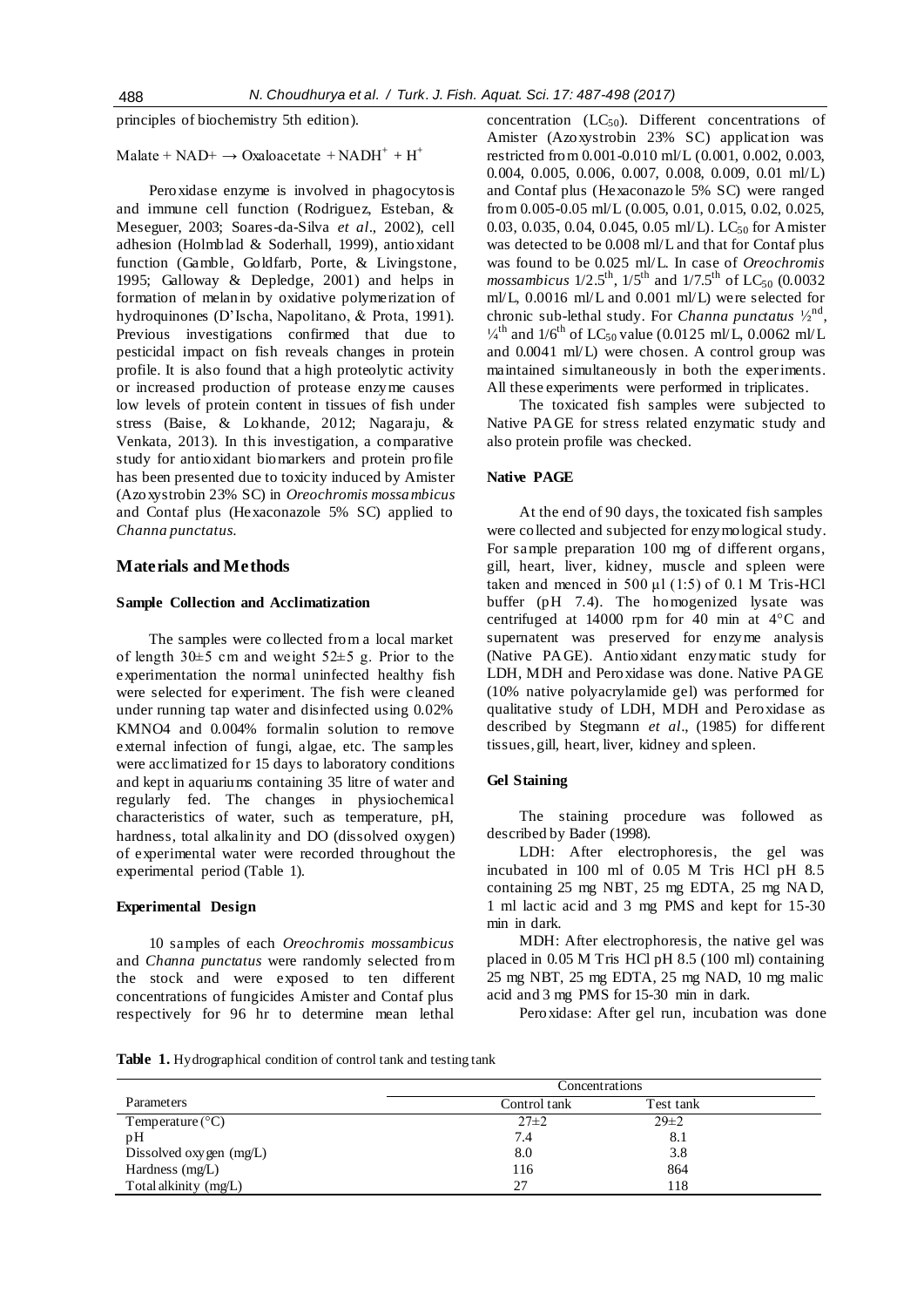in 100 ml of Tris-HCl buffer bearing 50 mg Odianisidine (previously dissolved in few drops of acetic acid) and 1 ml of hydrogen peroxide and left for 15-30 min in dark.

## **Isolation of Protein**

500 mg fish organs (gill, heart, liver, kidney, muscle and spleen) were thawed in urea-thiourea buffer (7 M urea, 2 M thiourea, 4% CHAPS, 45 mM Tris, 60 mM DTT and protease inhibitor- PMSF). Thawed samples were vortexed and kept at 4°C for 30 min. Mechanically disrupted and kept on ice. Samples were adjusted to 900 µl of lysis buffer (20 mM Tris, 100 mM NaCl, 1% Triton and Protease inhibitor - PMSF) and incubated for 15 min at 35°C. Reincubated in ice for 10 min. 100 µl of lysis buffer was added and incubated for 10 min along with DNAse I. The samples were centrifuged at 12000 rpm for 15 min at 4°C (middle aq phase bears protein). Extended delipidation was accompanied by tri-nbutylphophate-acetone-methanol precipitation. Precipitated proteins were estimated subjected to SDS-PAGE.

## **Protein Estimation**

Protein concentration was calculated by Lowry's method (Lowry, Rosebrough, Farr, & Randall, 1951). Absorbance was measured at 750 nm by UV-VIS Elico spectrophotometer.

#### **SDS-PAGE of Protein Profile**

SDS-PAGE was performed for protein profiling of fungicides exposed fishes. 10% polyacrylamide gel was casted according to Stegmann, Hoekstra, Scherphof, and Wilschut (1985) and with Coomasie Brilliant Blue by incubating it overnight in staining solution bearing the dye followed by destaining (Methanol: 25 ml, Glacial acetic acid: 25 ml and water: 200 ml) and photographed.

#### **Data Analysis**

 $LC_{50}$  was determined using SPSS Vs. 17 and enzymological calculations were done by Student's t-Test.

## **Results**

## **Native PAGE of Stress Enzymes in** *Oreochromis mossambicus*

The results are summarized in Table 2, 3 and 4. The gradual increase of lactate dehydrogenase (LDH) and peroxidase (Pox) in gill, heart, kidney, liver, muscle and spleen exposure to 30 d, 60 d and 90 d for 0.001, 0.0016 and 0.0032 ml/L. The sub-lethal concentrations of Azoxystrobin caused significant depletion *(*P<0.05*)* of malate dehydrogenase (MDH), which was more pronounced at 60 d and 90 d exposure of the organism. The elevation of LDH in gill was observed 7.89% (30 d) to 44.73% (90 d) for

**Table 2.** Activities of LDH, MDH and Pox in *Oreochromis mossambicus* exposed to Azoxystrobin 23% SC, Dose1: 0.001 ml/L,  $(P<0.05)$ 

| Organs     | No. of fish | Control          | Toxicated                |                           |                           |
|------------|-------------|------------------|--------------------------|---------------------------|---------------------------|
|            |             |                  | 30d                      | 60d                       | 90d                       |
| Gill       | 10          |                  |                          |                           |                           |
| <b>LDH</b> |             | $0.385 \pm 0.12$ | $0.412 \pm 0.16$ (7.89)  | $0.466 \pm 0.17$ (21.05)  | $0.559 \pm 0.12$ (44.73)  |
| MDH        |             | $0.387 \pm 0.11$ | $0.34\pm0.15$ (-10.52)   | $0.321 \pm 0.16$ (-15.78) | $0.303 \pm 0.14$ (-21.05) |
| Peroxidase |             | $0.478 \pm 0.11$ | $0.481 \pm 0.13$ (2.12)  | $0.499 \pm 0.14$ (4.25)   | $0.526 \pm 0.18$ (10.63)  |
| Heart      | 10          |                  |                          |                           |                           |
| <b>LDH</b> |             | $0.277 \pm 0.11$ | $0.281 \pm 0.12$ (3.7)   | $0.322 \pm 0.12$ (18.51)  | $0.342 \pm 0.13$ (25.92)  |
| MDH        |             | $0.284 \pm 0.11$ | $0.263 \pm 0.12$ (-7.14) | $0.24 \pm 0.18$ (-14.28)  | $0.22 \pm 0.17$ (-21.42)  |
| Peroxidase |             | $0.498 \pm 0.23$ | $0.502 \pm 0.17$ (2.04)  | $0.517 \pm 0.16$ (4.08)   | $0.539 \pm 0.18$ (8.16)   |
| Liver      | 10          |                  |                          |                           |                           |
| <b>LDH</b> |             | $0.496 \pm 0.22$ | $0.526 \pm 0.18$ (6.12)  | $0.64 \pm 0.20$ (30.61)   | $0.684 \pm 0.21$ (38.77)  |
| MDH        |             | $0.52 \pm 0.20$  | $0.50\pm0.22$ (-3.84)    | $0.478 \pm 0.20$ (-9.61)  | $0.45 \pm 0.13$ (-13.46)  |
| Peroxidase |             | $0.597 \pm 0.35$ | $0.619 \pm 0.29$ (3.39)  | $0.628 \pm 0.16$ (5.08)   | $0.682 \pm 0.15$ (15.25)  |
| Kidney     | 10          |                  |                          |                           |                           |
| <b>LDH</b> |             | $0.331 \pm 0.18$ | $0.356 \pm 0.15(6.06)$   | $0.367 \pm 0.16$ (9.09)   | $0.412 \pm 0.21$ (24.24)  |
| MDH        |             | $0.341 \pm 0.22$ | $0.336 \pm 0.19$ (-2.94) | $0.329 \pm 0.17$ (-5.88)  | $0.314 \pm 0.13$ (-8.82)  |
| Peroxidase |             | $0.554 \pm 0.16$ | $0.57\pm0.18$ (3.63)     | $0.603 \pm 0.20$ (9.09)   | $0.628 \pm 0.18$ (12.72)  |
| Muscle     | 10          |                  |                          |                           |                           |
| <b>LDH</b> |             | $0.354 \pm 0.14$ | $0.409 \pm 0.13$ (14.28) | $0.458 \pm 0.22$ (28.57)  | $0.537 \pm 0.12$ (51.42)  |
| MDH        |             | $0.48 \pm 0.15$  | $0.462 \pm 0.14$ (-4.16) | $0.429 \pm 0.12$ (-12.5)  | $0.433 \pm 0.16$ (-10.41) |
| Peroxidase |             | $0.426 \pm 0.14$ | $0.437 \pm 0.19$ (2.38)  | $0.452 \pm 0.15(7.14)$    | $0.477 \pm 0.19$ (11.9)   |
| Spleen     | 10          |                  |                          |                           |                           |
| <b>LDH</b> |             | $0.283 \pm 0.13$ | $0.326 \pm 0.13$ (14.28) | $0.344\pm0.12(21.42)$     | $0.398 \pm 0.11$ (39.28)  |
| <b>MDH</b> |             | $0.297 \pm 0.14$ | $0.276 \pm 0.11$ (-6.89) | $0.262 \pm 0.15$ (-10.34) | $0.235 \pm 0.13$ (-20.69) |
| Peroxidase |             | $0.366 \pm 0.11$ | $0.389 \pm 0.15$ (5.55)  | $0.396 \pm 0.11$ (8.33)   | $0.412 \pm 0.16$ (13.88)  |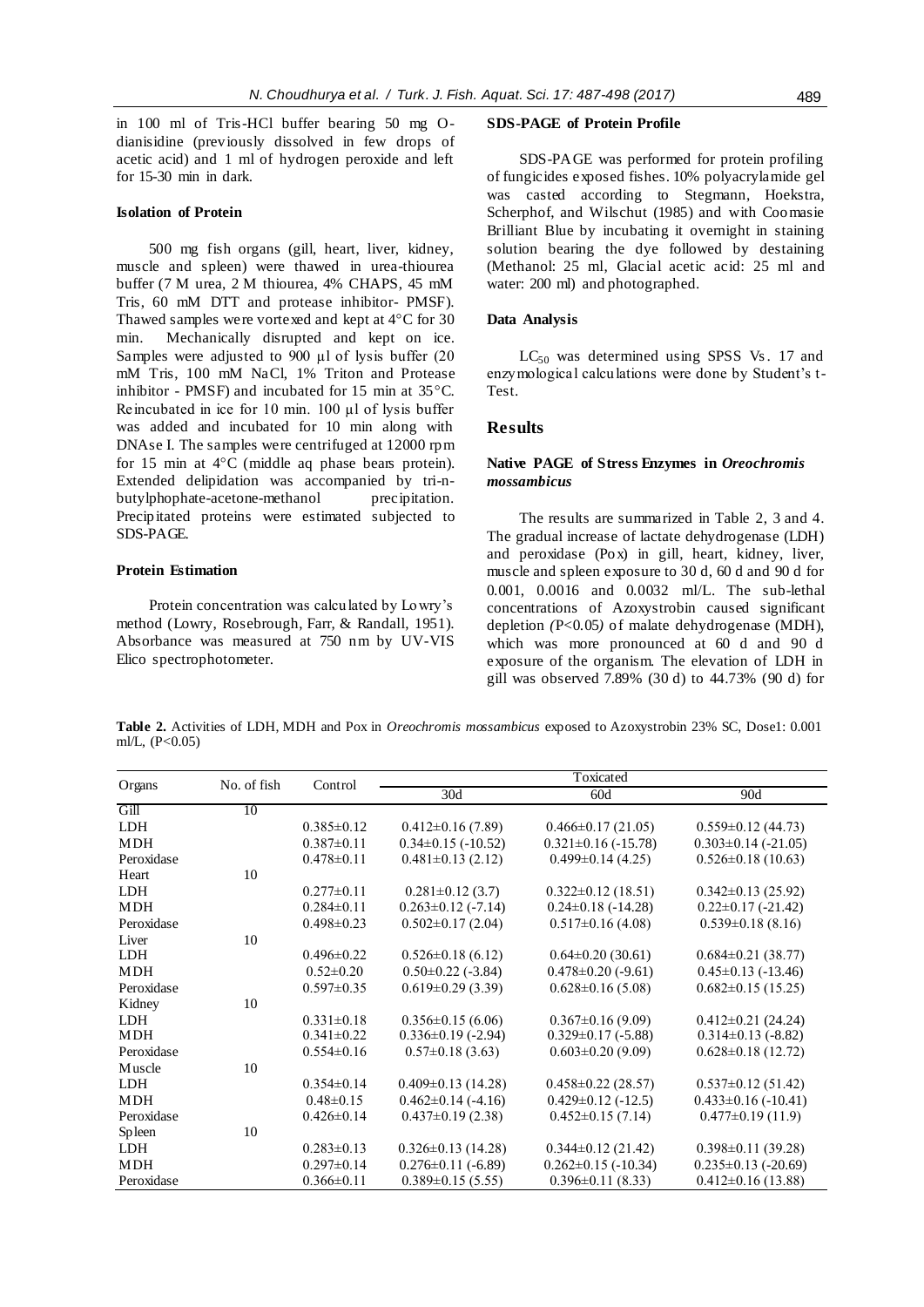|                  | <b>Table 3.</b> Activities of LDH, MDH and Pox in <i>Oreochromis mossambicus</i> exposed to Azoxystrobin 23 % SC, Dose2: 0.0016 |  |  |  |
|------------------|---------------------------------------------------------------------------------------------------------------------------------|--|--|--|
| ml/L, $(P<0.05)$ |                                                                                                                                 |  |  |  |
|                  |                                                                                                                                 |  |  |  |

| Organs     | No. of fish | Control          | Toxicated                 |                           |                           |  |
|------------|-------------|------------------|---------------------------|---------------------------|---------------------------|--|
|            |             |                  | 30d                       | 60d                       | 90d                       |  |
| Gill       | 10          |                  |                           |                           |                           |  |
| LDH        |             | $0.593 \pm 0.18$ | $0.598 \pm 0.16$ (0.84)   | $0.662 \pm 0.17$ (11.29)  | $0.704 \pm 0.12$ (18.04)  |  |
| <b>MDH</b> |             | $0.497 \pm 0.15$ | $0.45 \pm 0.23$ (-8.16)   | $0.38 \pm 0.18$ (-22.44)  | $0.28 \pm 0.13$ (-42.85)  |  |
| Peroxidase |             | $0.405 \pm 0.11$ | $0.56 \pm 0.13(40)$       | $0.614\pm0.11(52.5)$      | $0.689 \pm 0.16(70)$      |  |
| Heart      | 10          |                  |                           |                           |                           |  |
| LDH.       |             | $0.32 \pm 0.11$  | $0.35 \pm 0.12$ (9.37)    | $0.39\pm0.12$ (21.87)     | $0.43 \pm 0.13$ (34.37)   |  |
| <b>MDH</b> |             | $0.308 \pm 0.11$ | $0.258 \pm 0.14$ (-18.83) | $0.22 \pm 0.10$ (-28.57)  | $0.18 \pm 0.09$ (-41.55)  |  |
| Peroxidase |             | $0.538 \pm 0.20$ | $0.55 \pm 0.19$ (3.77)    | $0.582 \pm 0.15$ (9.43)   | $0.593 \pm 0.17(11.32)$   |  |
| Liver      | 10          |                  |                           |                           |                           |  |
| <b>LDH</b> |             | $0.626 \pm 0.12$ | $0.714 \pm 0.28$ (14.51)  | $0.84\pm0.19(35.48)$      | $0.904 \pm 0.16$ (45.16)  |  |
| MDH        |             | $0.72 \pm 0.17$  | $0.45 \pm 0.23$ (-37.5)   | $0.438 \pm 0.20$ (-40.27) | $0.405 \pm 0.18$ (-43.75) |  |
| Peroxidase |             | $0.53 \pm 0.20$  | $0.694 \pm 0.19$ (30.18)  | $0.734 \pm 0.16$ (37.73)  | $0.823 \pm 0.24$ (54.71)  |  |
| Kidney     | 10          |                  |                           |                           |                           |  |
| <b>LDH</b> |             | $0.317 \pm 0.18$ | $0.381 \pm 0.15$ (22.58)  | $0.438 \pm 0.16$ (38.71)  | $0.602 \pm 0.11$ (94.19)  |  |
| <b>MDH</b> |             | $0.362 \pm 0.12$ | $0.39\pm0.13$ (-8.33)     | $0.318 \pm 0.19$ (-13.88) | $0.28 \pm 0.12$ (-22.22)  |  |
| Peroxidase |             | $0.454 \pm 0.16$ | $0.65 \pm 0.12$ (44.44)   | $0.717 \pm 0.13$ (57.77)  | $0.78 \pm 0.13(73.33)$    |  |
| Muscle     | 10          |                  |                           |                           |                           |  |
| <b>LDH</b> |             | $0.487 \pm 0.14$ | $0.535 \pm 0.13$ (10.41)  | $0.579 \pm 0.22$ (18.75)  | $0.634 \pm 0.12$ (31.25)  |  |
| <b>MDH</b> |             | $0.53 \pm 0.15$  | $0.43\pm0.12$ (-18.86)    | $0.40\pm0.11$ (-24.52)    | $0.396 \pm 0.19$ (-26.41) |  |
| Peroxidase |             | $0.39 \pm 0.14$  | $0.479 \pm 0.16$ (20.51)  | $0.482 \pm 0.18$ (23.07)  | $0.63 \pm 0.19$ (61.53)   |  |
| Spleen     | 10          |                  |                           |                           |                           |  |
| <b>LDH</b> |             | $0.304 \pm 0.17$ | $0.326 \pm 0.13$ (6.66)   | $0.38\pm0.12(26.66)$      | $0.445 \pm 0.21$ (46.66)  |  |
| <b>MDH</b> |             | $0.357 \pm 0.24$ | $0.305 \pm 0.18$ (-14.28) | $0.278 \pm 0.19$ (-22.85) | $0.22 \pm 0.15$ (-37.14)  |  |
| Peroxidase |             | $0.426 \pm 0.11$ | $0.513 \pm 0.15$ (21.42)  | $0.56 \pm 0.19$ (33.33)   | $0.623 \pm 0.16$ (47.61)  |  |

**Table 4.** Activities of LDH, MDH and Pox in *Oreochromis mossambicus* exposed to Azoxystrobin 23% SC, Dose3: 0.0032 ml/L*.,* (P<0.05)

| Organs     | No. of fish | Control          | Toxicated                 |                           |                           |  |
|------------|-------------|------------------|---------------------------|---------------------------|---------------------------|--|
|            |             |                  | 30 <sub>d</sub>           | 60d                       | 90d                       |  |
| Gill       | 10          |                  |                           |                           |                           |  |
| <b>LDH</b> |             | $0.427 \pm 0.21$ | $0.73 \pm 0.16$ (73.81)   | $0.862 \pm 0.17$ (104.76) | $0.902 \pm 0.12$ (114.28) |  |
| <b>MDH</b> |             | $0.497 \pm 0.11$ | $0.25 \pm 0.13$ (-48.98)  | $0.23 \pm 0.18$ (-53.06)  | $0.218 \pm 0.13$ (-57.14) |  |
| Peroxidase |             | $0.395\pm0.11$   | $0.76 \pm 0.12$ (94.87)   | $0.86 \pm 0.11$ (120.51)  | $0.91 \pm 0.18$ (133.33)  |  |
| Heart      | 10          |                  |                           |                           |                           |  |
| <b>LDH</b> |             | $0.32 \pm 0.11$  | $0.45 \pm 0.12$ (40.62)   | $0.58 \pm 0.12$ (81.25)   | $0.63 \pm 0.16$ (96.87)   |  |
| <b>MDH</b> |             | $0.28 \pm 0.19$  | $0.18\pm0.10$ (-35.71)    | $0.173 \pm 0.08$ (-39.28) | $0.16 \pm 0.09$ (-42.85)  |  |
| Peroxidase |             | $0.538 \pm 0.13$ | $0.67\pm0.19(26.41)$      | $0.662 \pm 0.15(24.52)$   | $0.73 \pm 0.17$ (37.73)   |  |
| Liver      | 10          |                  |                           |                           |                           |  |
| <b>LDH</b> |             | $0.58 \pm 0.22$  | $0.97 \pm 0.23$ (67.24)   | $1.02 \pm 0.19$ (75.86)   | $1.24 \pm 0.23$ (113.79)  |  |
| <b>MDH</b> |             | $0.72 \pm 0.17$  | $0.406 \pm 0.13$ (-43.61) | $0.38\pm0.15$ (-47.22)    | $0.35 \pm 0.18$ (-51.38)  |  |
| Peroxidase |             | $0.53 \pm 0.15$  | $0.94\pm0.19(77.35)$      | $1.14\pm0.21(115.09)$     | $1.23 \pm 0.21$ (132.07)  |  |
| Kidney     | 10          |                  |                           |                           |                           |  |
| <b>LDH</b> |             | $0.34 \pm 0.20$  | $0.61 \pm 0.23$ (79.41)   | $0.68 \pm 0.21$ (100)     | $0.72 \pm 0.23$ (111.76)  |  |
| <b>MDH</b> |             | $0.32 \pm 0.20$  | $0.24 \pm 0.20$ (-25)     | $0.21 \pm 0.19$ (-34.37)  | $0.19\pm0.12$ (-40.62)    |  |
| Peroxidase |             | $0.454 \pm 0.16$ | $0.81 \pm 0.12$ (80)      | $0.875 \pm 0.13$ (93.33)  | $0.92\pm0.16(104.44)$     |  |
| Muscle     | 10          |                  |                           |                           |                           |  |
| <b>LDH</b> |             | $0.487 \pm 0.14$ | $0.75 \pm 0.13$ (56.25)   | $0.77 \pm 0.22$ (60.41)   | $0.812 \pm 0.19$ (68.75)  |  |
| <b>MDH</b> |             | $0.53 \pm 0.15$  | $0.42 \pm 0.12$ (-20.75)  | $0.38\pm0.11$ (-28.3)     | $0.33 \pm 0.12$ (-37.73)  |  |
| Peroxidase |             | $0.42 \pm 0.14$  | $0.72 \pm 0.16$ (71.42)   | $0.79 \pm 0.18$ (88.09)   | $0.82\pm0.19$ (95.23)     |  |
| Spleen     | 10          |                  |                           |                           |                           |  |
| LDH.       |             | $0.304\pm0.17$   | $0.46 \pm 0.13$ (53.33)   | $0.64 \pm 0.12$ (113.33)  | $0.75 \pm 0.21$ (150)     |  |
| <b>MDH</b> |             | $0.47 \pm 0.14$  | $0.215 \pm 0.18$ (-55.31) | $0.18\pm0.12$ (-61.7)     | $0.17\pm0.15$ (-63.83)    |  |
| Peroxidase |             | $0.426 \pm 0.11$ | $0.63 \pm 0.15(50)$       | $0.66 \pm 0.15(57.14)$    | $0.73 \pm 0.16$ (73.81)   |  |

0.001 ml/L which is much less than 0.0032 ml/L. At acute sub-lethal dose (0.0032 ml/L) it was recorded as 73.81% (30 d) to 114.28% (90 d). The depletion of malate dehydrogenase (MDH) varies in different tissues at all concentration of Amister. The decline in this enzyme was observed least in heart (-42.85%) at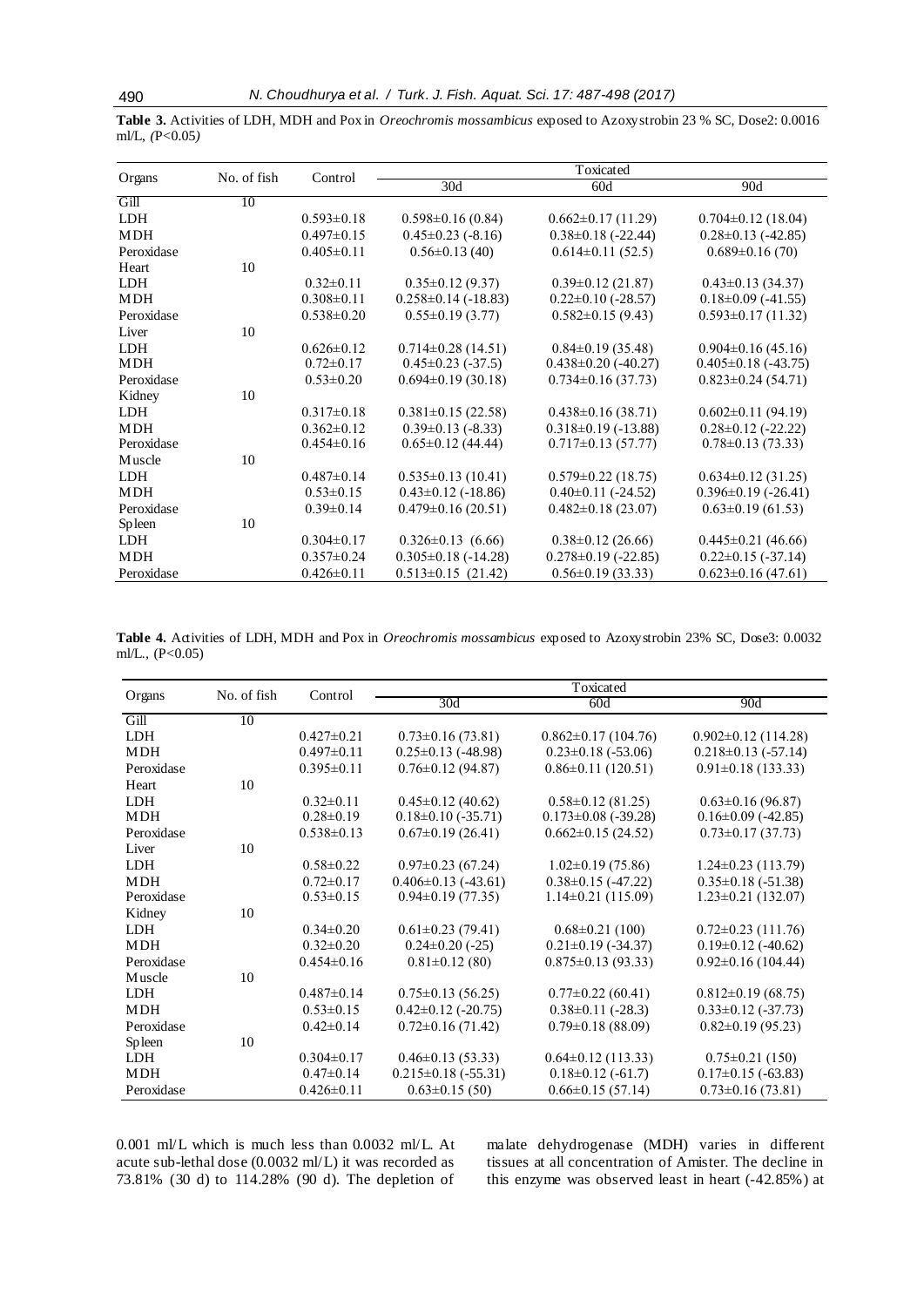90 d exposure under 0.0032 ml/L whereas it was noticed -63.83% in spleen followed by gill (-57.14%) and liver (-51.38%). The escalation of peroxidase was observed in gill at 0.0032 ml/L for 90 d, which ranged from (94.87-133.33)% followed by liver (77.35- 132.07)% whereas in muscle it was recorded 95.23% at 90 d exposure of same chemical.

The different stress related antioxidant enzymes in the toxicated fish (exposed for 90 d under

Azoxystrobin) subjected for Native PAGE were compiled in Figure 1a and 1b (LDH), Figure 2a and 2b (MDH) and Figure 3a and 3b (Pox). Lactate dehydrogenase showed six isomorphic bands (LDH 1- 6). All the isomorphs were expressed in liver and muscle, but LDH 6 was weakly expressed in both the organs. LDH 1, 2 and 3 were absent in spleen and heart but LDH 6 was intensely expressed in heart. In case of the stress enzyme peroxidase, six isomorphic



 **Figure 1.** A. Control: LDH: 1-6: Gill, Heart, Liver, Muscle, Kidney, Spleen (No bands visible); B. Toxicated: LDH 1-6: Spleen, Liver, Muscle, Heart, Kidney, Gill.



**Figure 2.** A. Control: MDH: 1-6: Gill, Heart, Liver, Muscle, Kidney, Spleen; B. Toxicated: MDH 1-6: Spleen, Liver, Muscle, Heart, Kidney, Gill (No bands visible).



Gill, Liver, Muscle, Heart, Kidney, Spleen.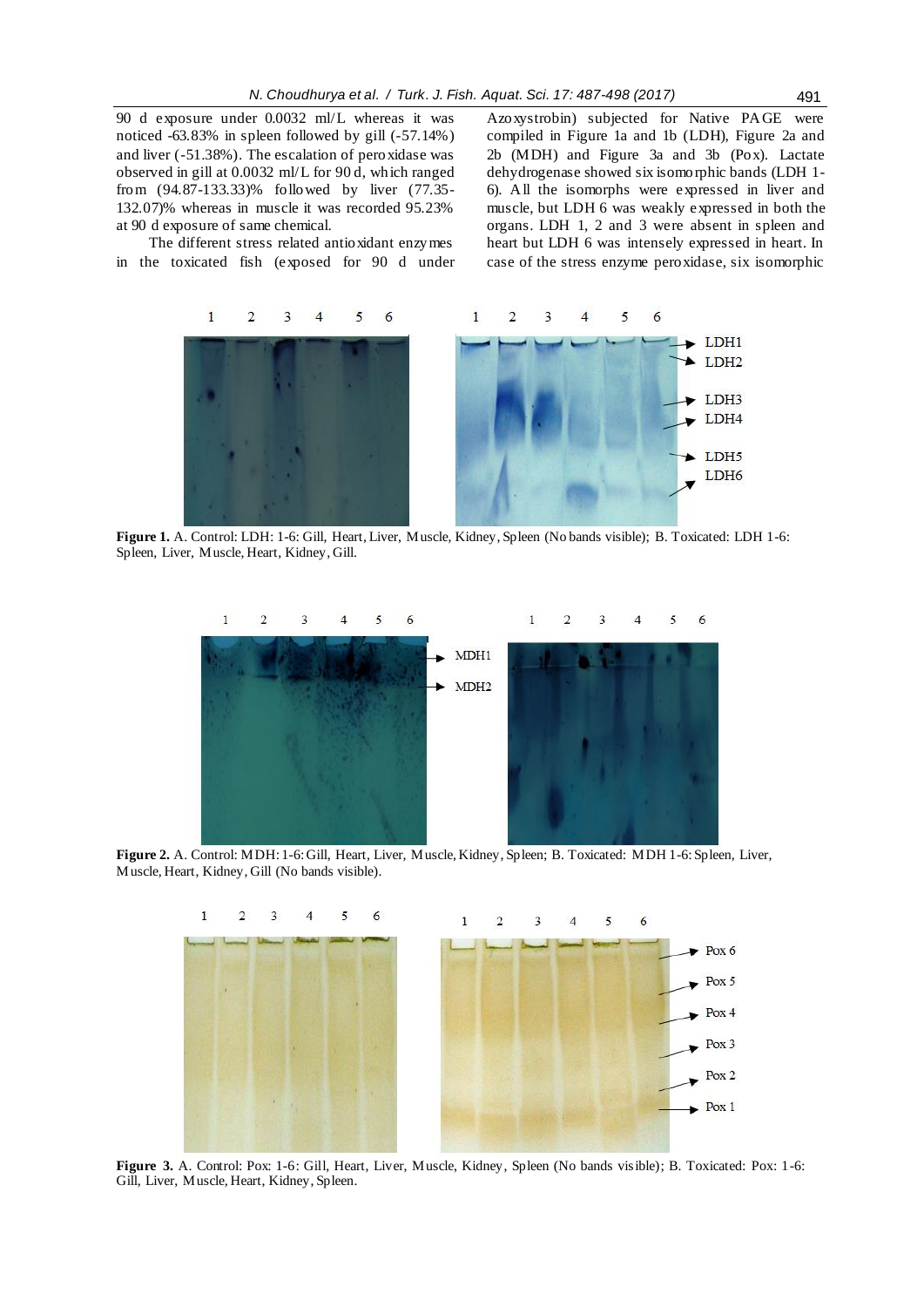bands (Pox 1-6) were intensely appeared as tissue specific manner under acute stress (0.0032 ml/L of Amister for 90 d in liver, muscle and kidney followed by heart, spleen and gill (Pox 6 was absent). Native-PAGE showed a sharp elevation of Lactate dehydrogenase and Peroxidase and a decline of Malate dehydrogenase in *Oreochromis mossambicus* due to exposure of Amister 23 %SC.

#### **Protein Profile in** *Oreochromis mossambicus*

The results revealed that long exposure of *O. mossambicus* to pesticides interferes with protein metabolism. Total protein content was drastically reduced in all organs due to exposure of Amister 23 % SC after 90 d. Few intense bands were appeared with the expected size of  $~51,~52$  and  $~70$  kDa in control samples and treated fish showed ~42 kDa additional protein band in all tissues. Lower molecular weight proteins appeared in treated fish as evidenced in SDS-PAGE (Figure 4a and 4b).

#### **Native PAGE of Stress Enzymes in** *Channa punctatus*

There was gradual increase for lactate dehydrogenase (LDH) and peroxidase (Pox) in gill, heart, kidney, liver, muscle and spleen for all three exposure periods (30 d, 60 d and 90 d) for 0.0041, 0.0062 and 0.0125 ml/L (Tables 5, 6, 7). The sublethal concentrations of hexaconazole caused significant depletion *(*P<0.05*)* for malate dehydrogenase (MDH) at 60 d and 90 d exposure of the organism. Increase of lactate dehydrogenase was found in gill  $(0.387 \pm 0.16$  to  $0.48 \pm 0.82)$ , in heart  $(0.25\pm0.82 \text{ to } 0.301\pm0.63)$ , in liver  $(0.456\pm0.28 \text{ to } 0.301\pm0.63)$ 0.61 $\pm$ 0.36), in kidney (0.31 $\pm$ 0.45 to 0.35 $\pm$ 0.31), in muscle  $(0.29 \pm 0.13)$  to  $0.417 \pm 0.12$  and in spleen  $(0.29 \pm 0.63 \text{ to } 0.324 \pm 0.21)$  upon exposure of Hexaconazole 5 %SC. Similarly significant increase of LDH was recorded at 0.0125 ml/L which was 0.62±0.16 to 0.68±0.82 in gill, 0.45±0.82 to

0.53 $\pm$ 0.63 in heart, 0.75 $\pm$ 0.28 to 0.83 $\pm$ 0.36 in liver, 0.56±0.45 to 0.64±0.31 in kidney, 0.55±0.13 to 0.71 $\pm$ 0.12 in muscle and 0.41 $\pm$ 0.63 to 0.44 $\pm$ 0.21 in spleen of *Channa punctatus* respectively in compared to untreated control fish.

The depletion of malate dehydrogenase (MDH) varied greatly in the organs at all concentration of Hexaconazole 5 %SC. The MDH was significantly reduced  $(P<0.05)$  in kidney  $(-37.66%)$  followed by gill (-36.11%) and heart (-32.25%) and muscle (- 20.83%) over control under chronic exposure to hexaconazole 5 %SC at 0.0125 ml/L. The range of decline in MDH in different organs under lowest sublethal dose from 30 d to 90 d was observed in gill  $(0.34\pm0.35 \text{ to } 0.31\pm0.74)$ , heart  $(0.28\pm0.32 \text{ to } 0.31\pm0.74)$ 0.26 $\pm$ 0.17), liver (0.423 $\pm$ 0.22 to 0.42 $\pm$ 0.13), kidney  $(0.36\pm0.61$  to  $0.31\pm0.93$  to), muscle  $(0.46\pm0.34$  to 0.42 $\pm$ 0.56) and in spleen (0.28 $\pm$ 0.11 to 0.24 $\pm$ 0.73).

As the results indicated there is a gradual increment in antioxidant enzyme peroxidase was noticed in all organs for all concentrations of fungicides. The percentage elevation over control of peroxidase was highest in gill (61.53-84.61%) followed by spleen (52.77-63.88%), muscle (14.28- 52.38%) and heart (37.77-51.11%) under 0.0125 ml/L of Hexaconazole 5% SC for 30-90 d. The percent increase of Pox was very high during exposure of Hexaconazole 5% SC at 0.0125 ml/L at 30-90 d which ranged from  $0.45\pm0.13$  to  $0.51\pm0.28$  in gill,  $0.48\pm0.17$  to  $0.52\pm0.48$  in heart,  $0.55\pm0.21$  to  $0.58\pm0.35$  in liver,  $0.57\pm0.68$  to  $0.62\pm0.38$  in kidney, 0.43 $\pm$ 0.29 to 0.46 $\pm$ 0.19 in muscle and 0.41 $\pm$ 0.55 to 0.44±0.52 in spleen respectively.

There was a sharp elevation of Lactate dehydrogenase and Peroxidase and a decline was noticed for Malate dehydrogenase. Lactate dehydrogenase showed two isomorphic bands (LDH 1-2) which were abolished in control. LDH 1 was significantly expressed in all organs but LDH 2 was visible only in heart of toxicated fish. LDH 1 was intensely expressed in spleen, kidney, muscle and liver as compared to other organs. For MDH three



**Figure 4.** A. Toxicated: 1-6: Muscle, gill, heart, liver kidney, spleen. B. Control, 1-6: gill, heart, liver, kidney, muscle, spleen.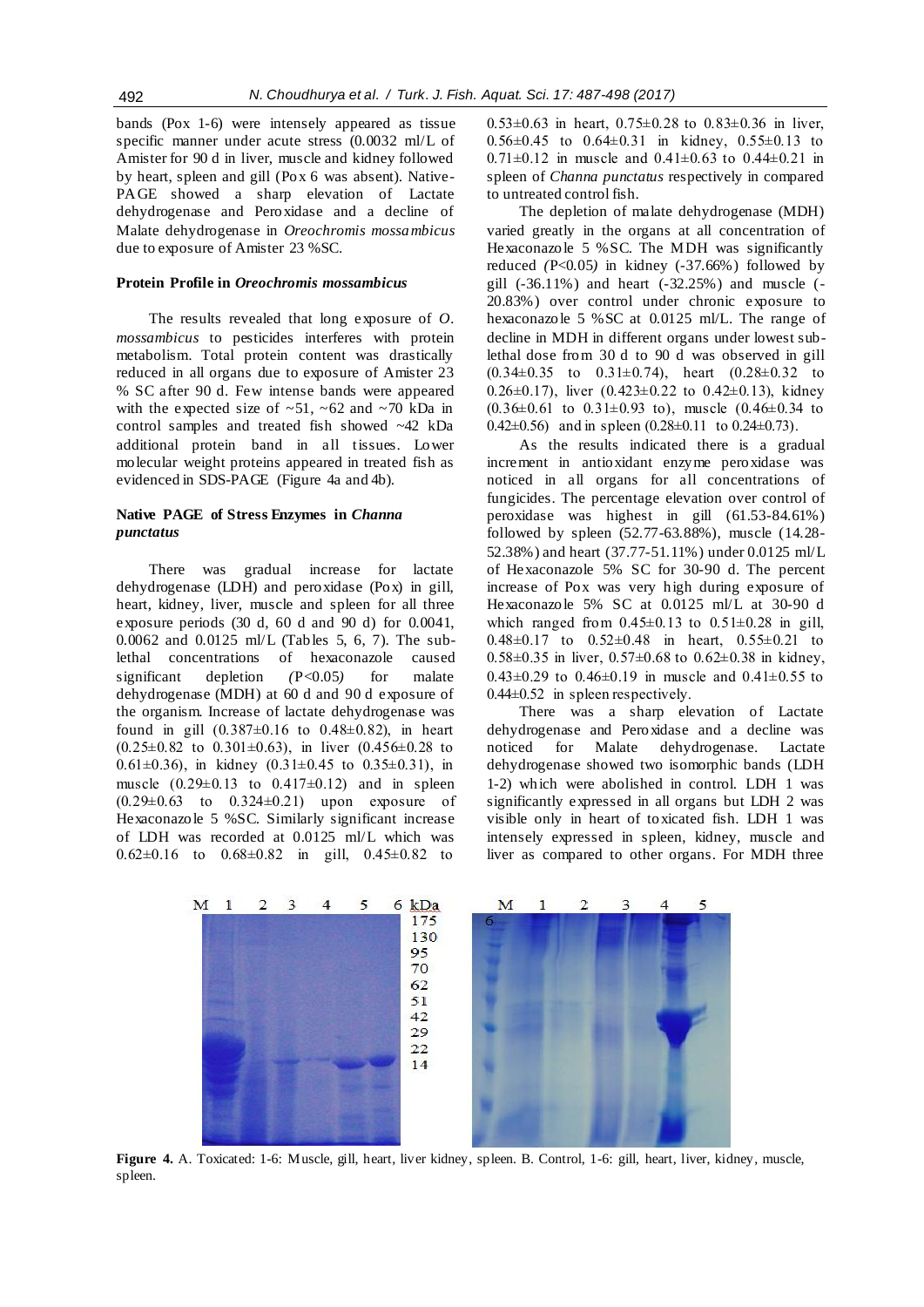| Organs     | No. of fish | Control          | Toxicated                |                           |                           |  |
|------------|-------------|------------------|--------------------------|---------------------------|---------------------------|--|
|            |             |                  | 30d                      | 60d                       | 90d                       |  |
| Gill       | 10          |                  |                          |                           |                           |  |
| <b>LDH</b> |             | $0.35 \pm 0.18$  | $0.387 \pm 0.16$ (10.57) | $0.42 \pm 0.17(20)$       | $0.48 \pm 0.12$ (37.14)   |  |
| <b>MDH</b> |             | $0.36 \pm 0.11$  | $0.34\pm0.15$ (-5.55)    | $0.321 \pm 0.16$ (-10.83) | $0.31 \pm 0.14$ (-13.88)  |  |
| Peroxidase |             | $0.393 \pm 0.11$ | $0.45 \pm 0.13$ (14.5)   | $0.49 \pm 0.24$ (24.68)   | $0.51 \pm 0.28$ (29.77)   |  |
| Heart      | 10          |                  |                          |                           |                           |  |
| <b>LDH</b> |             | $0.22 \pm 0.11$  | $0.25 \pm 0.12$ (13.63)  | $0.282 \pm 0.12$ (28.18)  | $0.301 \pm 0.13$ (36.81)  |  |
| <b>MDH</b> |             | $0.31 \pm 0.10$  | $0.28 \pm 0.12$ (-9.67)  | $0.276 \pm 0.18$ (-10.96) | $0.268 \pm 0.17$ (-13.54) |  |
| Peroxidase |             | $0.45 \pm 0.23$  | $0.482 \pm 0.17(7.11)$   | $0.497 \pm 0.16$ (10.44)  | $0.52 \pm 0.18$ (15.55)   |  |
| Liver      | 10          |                  |                          |                           |                           |  |
| LDH.       |             | $0.42 \pm 0.22$  | $0.456 \pm 0.20$ (8.57)  | $0.54 \pm 0.20$ (28.57)   | $0.61 \pm 0.23$ (45.23)   |  |
| MDH        |             | $0.43 \pm 0.21$  | $0.423 \pm 0.20$ (-1.62) | $0.47 \pm 0.22$ (-9.3)    | $0.42\pm0.19$ (-2.32)     |  |
| Peroxidase |             | $0.52 \pm 0.15$  | $0.55 \pm 0.21$ (5.76)   | $0.56 \pm 0.26$ (7.69)    | $0.58 \pm 0.25$ (11.53)   |  |
| Kidney     | 10          |                  |                          |                           |                           |  |
| <b>LDH</b> |             | $0.306 \pm 0.18$ | $0.31 \pm 0.15$ (1.3)    | $0.33\pm0.16(7.84)$       | $0.355 \pm 0.11$ (16.01)  |  |
| MDH        |             | $0.369 \pm 0.22$ | $0.36\pm0.19$ (-2.43)    | $0.329 \pm 0.17$ (-10.84) | $0.314\pm0.13$ (-14.9)    |  |
| Peroxidase |             | $0.55 \pm 0.16$  | $0.57 \pm 0.18$ (3.63)   | $0.603 \pm 0.10$ (9.63)   | $0.628 \pm 0.18$ (14.18)  |  |
| Muscle     | 10          |                  |                          |                           |                           |  |
| <b>LDH</b> |             | $0.25 \pm 0.14$  | $0.29 \pm 0.13$ (16)     | $0.33 \pm 0.20$ (32)      | $0.417 \pm 0.12$ (66.8)   |  |
| <b>MDH</b> |             | $0.48 \pm 0.15$  | $0.46\pm0.14$ (-4.16)    | $0.44\pm0.12$ (-8.33)     | $0.426 \pm 0.16$ (-11.25) |  |
| Peroxidase |             | $0.426 \pm 0.14$ | $0.435 \pm 0.20$ (2.11)  | $0.442 \pm 0.15$ (3.75)   | $0.46\pm0.19(7.98)$       |  |
| Spleen     | 10          |                  |                          |                           |                           |  |
| LDH.       |             | $0.283 \pm 0.13$ | $0.29 \pm 0.13$ (2.47)   | $0.32 \pm 0.12$ (13.07)   | $0.324 \pm 0.10$ (14.48)  |  |
| <b>MDH</b> |             | $0.297 \pm 0.14$ | $0.283 \pm 0.11$ (-4.71) | $0.26 \pm 0.15$ (-12.45)  | $0.24 \pm 0.13$ (-19.19)  |  |
| Peroxidase |             | $0.366 \pm 0.11$ | $0.414\pm0.15(13.11)$    | $0.42 \pm 0.12$ (14.75)   | $0.44\pm0.12(20.21)$      |  |

**Table 5.** Activities of LDH, MDH and Pox in *Channa punctatus* exposed to Hexaconazole 5% SC, Dose1: 0.0041 ml/L

Values expressed in Mean±S.D. of 10 replicates. Student t-Test was performed between control and exposed values. The mean values were found to be significantly different at 5% level of signicance *(*P<0.05*).* Percentage increase or decrease over control were expressed within brackets

|            | No. of fish | Control          | Toxicated                 |                           |                           |  |
|------------|-------------|------------------|---------------------------|---------------------------|---------------------------|--|
| Organs     |             |                  | 30d                       | 60d                       | 90d                       |  |
| Gill       | 10          |                  |                           |                           |                           |  |
| <b>LDH</b> |             | $0.35 \pm 0.19$  | $0.48 \pm 0.16$ (37.14)   | $0.52 \pm 0.17$ (48.57)   | $0.58 \pm 0.12$ (65.71)   |  |
| <b>MDH</b> |             | $0.36 \pm 0.11$  | $0.34\pm0.15$ (-5.55)     | $0.33\pm0.16$ (-8.33)     | $0.30\pm0.14$ (-16.66)    |  |
| Peroxidase |             | $0.393 \pm 0.10$ | $0.55 \pm 0.13$ (41.02)   | $0.59 \pm 0.14$ (51.28)   | $0.61 \pm 0.18$ (56.41)   |  |
| Heart      | 10          |                  |                           |                           |                           |  |
| <b>LDH</b> |             | $0.32 \pm 0.13$  | $0.435 \pm 0.12$ (34.37)  | $0.452 \pm 0.12$ (40.62)  | $0.48\pm0.13(50)$         |  |
| <b>MDH</b> |             | $0.31 \pm 0.11$  | $0.26 \pm 0.12$ (-16.12)  | $0.256 \pm 0.18$ (-19.35) | $0.24 \pm 0.17$ (-22.58)  |  |
| Peroxidase |             | $0.45 \pm 0.23$  | $0.58 \pm 0.17$ (28.88)   | $0.597 \pm 0.16$ (31.11)  | $0.62 \pm 0.18$ (37.77)   |  |
| Liver      | 10          |                  |                           |                           |                           |  |
| <b>LDH</b> |             | $0.42 \pm 0.12$  | $0.65 \pm 0.10$ (54.76)   | $0.69 \pm 0.11(64.28)$    | $0.71 \pm 0.16$ (69.04)   |  |
| <b>MDH</b> |             | $0.43 \pm 0.17$  | $0.40\pm0.22$ (-6.97)     | $0.37 \pm 0.20$ (-13.95)  | $0.35\pm0.13$ (-18.6)     |  |
| Peroxidase |             | $0.52 \pm 0.15$  | $0.58 \pm 0.21$ (11.53)   | $0.59 \pm 0.16$ (13.46)   | $0.66 \pm 0.15$ (26.92)   |  |
| Kidney     | 10          |                  |                           |                           |                           |  |
| <b>LDH</b> |             | $0.306 \pm 0.18$ | $0.44\pm0.15(43.79)$      | $0.46 \pm 0.16$ (50.32)   | $0.50\pm0.11(63.39)$      |  |
| <b>MDH</b> |             | $0.369 \pm 0.12$ | $0.31 \pm 0.11$ (-15.98)  | $0.29 \pm 0.17$ (-21.4)   | $0.28 \pm 0.13$ (-24.11)  |  |
| Peroxidase |             | $0.55 \pm 0.16$  | $0.57 \pm 0.18$ (3.63)    | $0.61 \pm 0.21$ (10.9)    | $0.62 \pm 0.18$ (12.72)   |  |
| Muscle     | 10          |                  |                           |                           |                           |  |
| <b>LDH</b> |             | $0.25 \pm 0.14$  | $0.49\pm0.13(96)$         | $0.51 \pm 0.22$ (104)     | $0.53 \pm 0.12$ (112)     |  |
| <b>MDH</b> |             | $0.48 \pm 0.15$  | $0.42\pm0.14$ (-12.5)     | $0.41 \pm 0.12$ (-14.58)  | $0.402 \pm 0.16$ (-16.66) |  |
| Peroxidase |             | $0.426 \pm 0.14$ | $0.48\pm0.19$ (14.28)     | $0.49\pm0.15(16.66)$      | $0.51 \pm 0.19$ (21.42)   |  |
| Spleen     | 10          |                  |                           |                           |                           |  |
| <b>LDH</b> |             | $0.283 \pm 0.13$ | $0.42\pm0.13(50)$         | $0.43\pm0.12(53.57)$      | $0.44\pm0.11(57.14)$      |  |
| <b>MDH</b> |             | $0.297 \pm 0.14$ | $0.243 \pm 0.10$ (-17.24) | $0.22 \pm 0.12$ (-24.13)  | $0.21 \pm 0.13$ (-27.58)  |  |
| Peroxidase |             | $0.366 \pm 0.16$ | $0.45 \pm 0.15(25)$       | $0.46 \pm 0.11(27.77)$    | $0.48 \pm 0.12$ (44.44)   |  |

**Table 6.** Activities of LDH, MDH and Pox in *Channa punctatus* exposed to Hexaconazole 5% SC, Dose2: 0.0062 ml/L.,  $(P < 0.05)$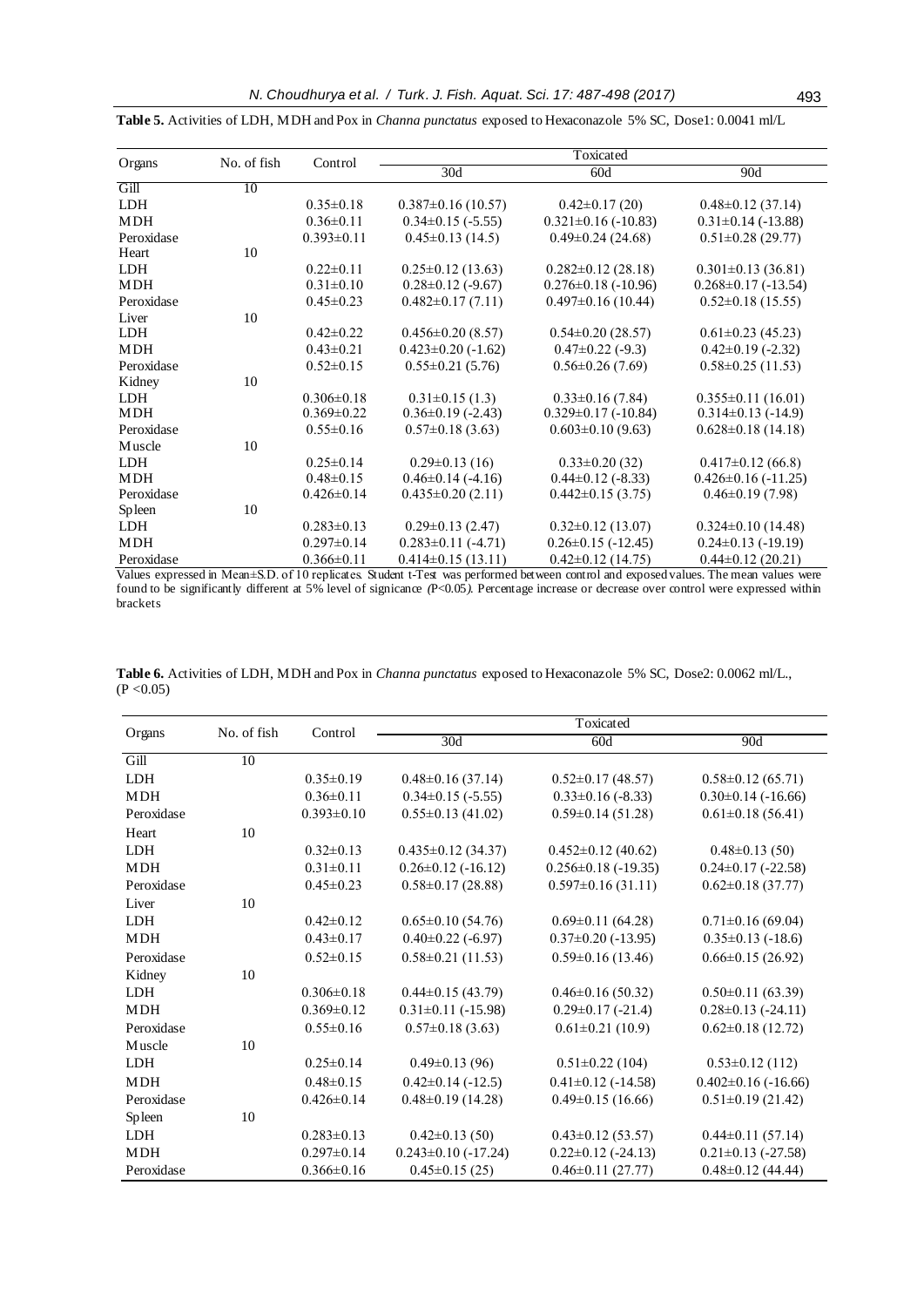**Table 7.** Activities of LDH, MDH and Pox in *Channa punctatus* exposed to Hexaconazole 5% SC, Dose3: 0.0125 ml/L.,  $(P < 0.05)$ 

|            | No. of fish | Control          | Toxicated                |                          |                           |
|------------|-------------|------------------|--------------------------|--------------------------|---------------------------|
| Organs     |             |                  | 30d                      | 60d                      | 90d                       |
| Gill       | 10          |                  |                          |                          |                           |
| <b>LDH</b> |             | $0.35 \pm 0.19$  | $0.62 \pm 0.16$ (77.14)  | $0.64 \pm 0.17$ (82.85)  | $0.68 \pm 0.12$ (94.28)   |
| <b>MDH</b> |             | $0.36 \pm 0.15$  | $0.31 \pm 0.15$ (-13.88) | $0.28 \pm 0.16$ (-22.22) | $0.23 \pm 0.14$ (-36.11)  |
| Peroxidase |             | $0.393 \pm 0.11$ | $0.63 \pm 0.13$ (61.53)  | $0.67 \pm 0.24$ (71.79)  | $0.72 \pm 0.28$ (84.61)   |
| Heart      | 10          |                  |                          |                          |                           |
| <b>LDH</b> |             | $0.32 \pm 0.11$  | $0.45 \pm 0.12$ (40.62)  | $0.49\pm0.12(53.12)$     | $0.53 \pm 0.13$ (65.62)   |
| <b>MDH</b> |             | $0.31 \pm 0.10$  | $0.26 \pm 0.12$ (-16.12) | $0.22 \pm 0.18$ (-29.03) | $0.21 \pm 0.17$ (-32.25)  |
| Peroxidase |             | $0.45 \pm 0.23$  | $0.62 \pm 0.17$ (37.77)  | $0.65 \pm 0.16$ (44.44)  | $0.68 \pm 0.18(51.11)$    |
| Liver      | 10          |                  |                          |                          |                           |
| <b>LDH</b> |             | $0.42\pm0.12$    | $0.75 \pm 0.20$ (78.57)  | $0.79 \pm 0.19$ (88.09)  | $0.83 \pm 0.16$ (97.61)   |
| <b>MDH</b> |             | $0.43 \pm 0.20$  | $0.36 \pm 0.17$ (-16.27) | $0.33 \pm 0.12$ (-23.25) | $0.32 \pm 0.13$ (-25.58)  |
| Peroxidase |             | $0.52 \pm 0.15$  | $0.67 \pm 0.21$ (28.84)  | $0.69 \pm 0.16$ (32.69)  | $0.76 \pm 0.15$ (46.15)   |
| Kidney     | 10          |                  |                          |                          |                           |
| <b>LDH</b> |             | $0.306 \pm 0.18$ | $0.56\pm0.15(83)$        | $0.58 \pm 0.16$ (89.54)  | $0.64 \pm 0.13$ (109.15)  |
| <b>MDH</b> |             | $0.369 \pm 0.12$ | $0.29 \pm 0.11$ (-21.4)  | $0.26 \pm 0.17$ (-29.53) | $0.23 \pm 0.13$ (-37.66)  |
| Peroxidase |             | $0.55 \pm 0.16$  | $0.66 \pm 0.18(20)$      | $0.68 \pm 0.11$ (23.63)  | $0.69 \pm 0.18$ (25.45)   |
| Muscle     | 10          |                  |                          |                          |                           |
| LDH.       |             | $0.35 \pm 0.14$  | $0.55\pm0.13(57.14)$     | $0.58 \pm 0.22$ (65.71)  | $0.71 \pm 0.12$ (102.85)  |
| <b>MDH</b> |             | $0.48 \pm 0.15$  | $0.42\pm0.14$ (-12.5)    | $0.41 \pm 0.12$ (-14.58) | $0.38\pm0.16$ (-20.83)    |
| Peroxidase |             | $0.426 \pm 0.14$ | $0.48\pm0.19$ (14.28)    | $0.52 \pm 0.15(23.81)$   | $0.64\pm0.19(52.38)$      |
| Spleen     | 10          |                  |                          |                          |                           |
| <b>LDH</b> |             | $0.283 \pm 0.13$ | $0.41 \pm 0.23$ (46.42)  | $0.43 \pm 0.22$ (53.57)  | $0.44\pm0.21(57.14)$      |
| <b>MDH</b> |             | $0.297 \pm 0.14$ | $0.23 \pm 0.17$ (-20.69) | $0.22 \pm 0.15$ (-24.13) | $0.208 \pm 0.13$ (-28.27) |
| Peroxidase |             | $0.366 \pm 0.11$ | $0.55 \pm 0.12$ (52.77)  | $0.56 \pm 0.14$ (55.55)  | $0.59 \pm 0.12$ (63.88)   |

isomorphic bands (MDH 1, MDH 2 and MDH 3) appeared in control *Channa punctatus* which were not significantly expressed after 90 d of exposure under Hexaconazole 5% SC. The native PAGE revealed that all isomorphs of MDH were highly observed in gill and kidney followed by heart, liver, spleen and muscle. In case of the stress enzyme peroxidase, four isomorphic bands (Pox 1-4) were observed as tissue specific manner under acute stress (0.0125 ml/L. of Hexaconazole 5% SC for 90 d in *Channa punctatus*. The different antioxidant enzymes responding under stress in the fish (exposed for 90d under Hexaconazole 5 %SC) subjected for Native PAGE were compiled in Figure 5a and 5b (LDH), Figure 6a and 6b (MDH) and Figure 7a and 7b (Pox).

## **Protein Profile in** *Channa punctatus*

The differential results of the SDS-PAGE of the protein profiling of the target organs of the fish exposure to Hexaconazole 5 %SC was observed. At 90 d of exposure, *Channa punctatus* showed over expression of some lower molecular weight protein which was  $\sim$ 10.5,  $\sim$ 14,  $\sim$ 22,  $\sim$ 29 and  $\sim$ 42 kDa. High molecular weight bands were observed in control which disappeared in toxicated fish. After 3 month of exposure lower molecular weight proteins get elevated as evidenced through gel picture. Figure 8a and 8b reveals gel image of SDS-PAGE of control and toxicated fish respectively.

## **Discussion**

The present study on the impact of fungicides on fish species exposed to chemical toxicants revealed the significant change in antioxidant enzymes and protein profile. In presence of pollutants there is oxygen stress and organisms switch from aerobic to anaerobic metabolis m to sustain and then antioxidant enzymes which constitute the defense system of organism come into play.

In the present study, it was observed that the activity of LDH was increased following sublethal exposures of fungicides azoxystrobin and hexaconazole in all the tissues of *Oreochromis mossambicus* and *Channa punctatus* throughout the experiment. Our result is in consistent with Martinez, Raynard, Bernard, and Chapman (2011), who worked on *Clarius batracus*. They reported that under hypoxic conditions, anaerobic glycolysis was activated. Simultaneously, at this stage, serum glucose as well as LDH activity in oxidative tissues, liver and gills, at 12 h at experimental hypoxia level, were found to be significantly increased. Consequently, we observed higher LDH activity in liver and gill tissues of toxicated fish. They also suggested that it may be due to clearance of blood lactate and the provision of glucose for metabolis m by vital organs like heart and brain. Increased LDH resulted in lactic acidosis. Rees, Boily and Williamson (2009) documented that it is due to conversion of pyruvate to lactate. Similarly,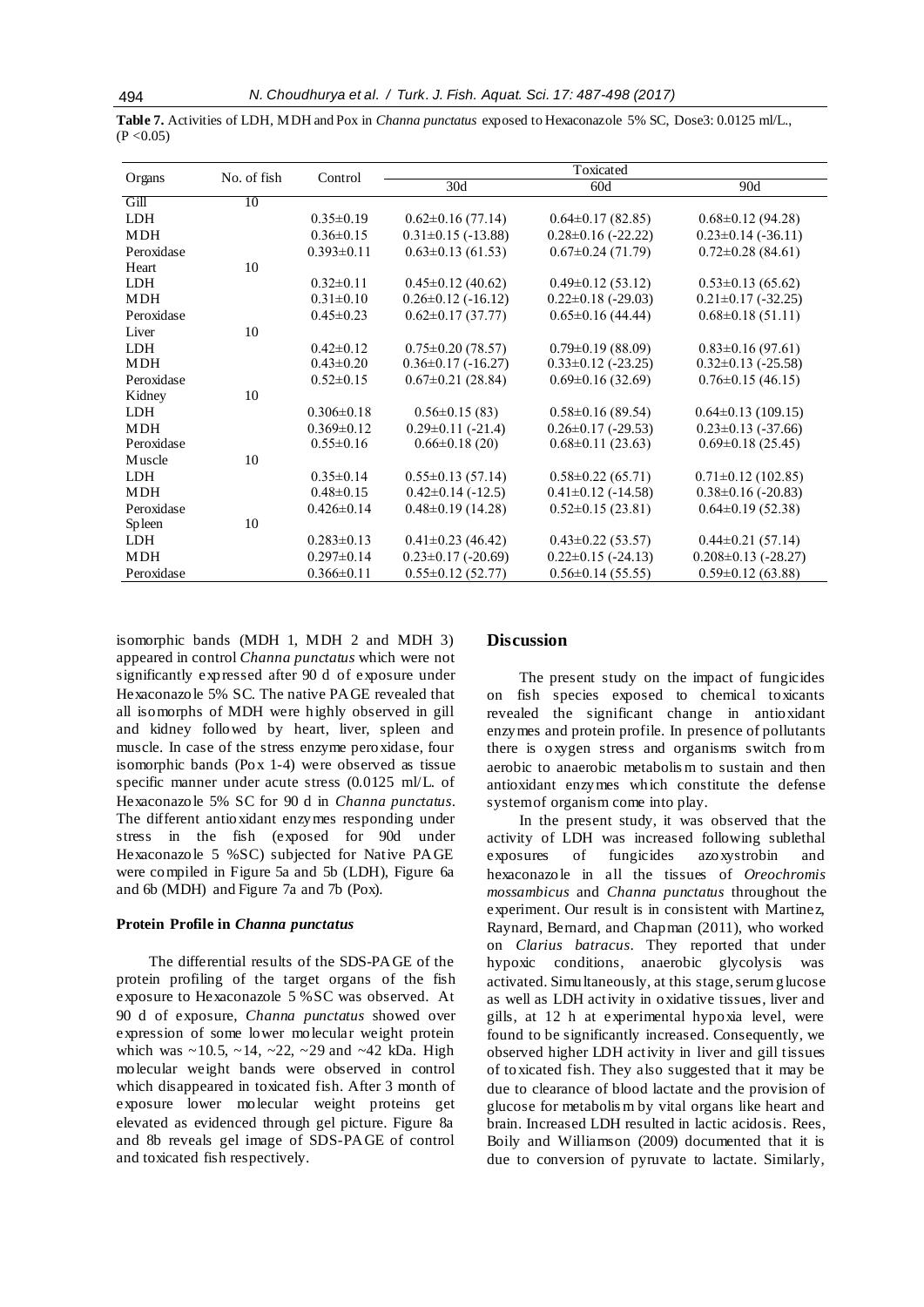

 **Figure 5.** A. Control: LDH: 1-Gill, 2-heart, 3-liver, 4-muscle, 5-kidney, 6-spleen (No bands visible); B. Toxicated: LDH 1-spleen, 2- kidney, 3-muscle, 4-liver, 5-gill, 6-heart



**Figure 6.** A. Control:MDH 1-liver, 2- heart, 3-kidney, 4-spleen, 5- muscle, 6-gill; B. Toxicated: MDH 1- liver, 2- kidney, 3- spleen, 4-muscle, 5- heart, 6- Gill (No bands visible).



 **Figure 7.** A. Control Peroxidase : 1-Gill, 2-heart, 3-liver, 4-muscle, 5-kidney, 6-spleen (No bands visible); B. Toxicated Peroxidase 1-muscle, 2-gill, 3-liver, 4-spleen, 5-heart, 6-kidney.

Sharma and Jain (2008) observed that under hypoxic condition there is augmented release of LDH into the tissues. Similar reports were given by Tiwari and Singh (2009). They observed decrease in MDH values in tissues of *Clarias batrachus* on exposure to endosulfan. A reduction in MDH activity was

observed in matrix, *Brycon cephalus* after exposure to Folidol 600 (Archana & Gaikwad, 1998). Reduction of MDH indicates pesticides significantly inhibit aerobic respiration under stress (Tiwari, Pandey, & Singh, 2008). Elavation of peroxidase was also suggested by different studies which witness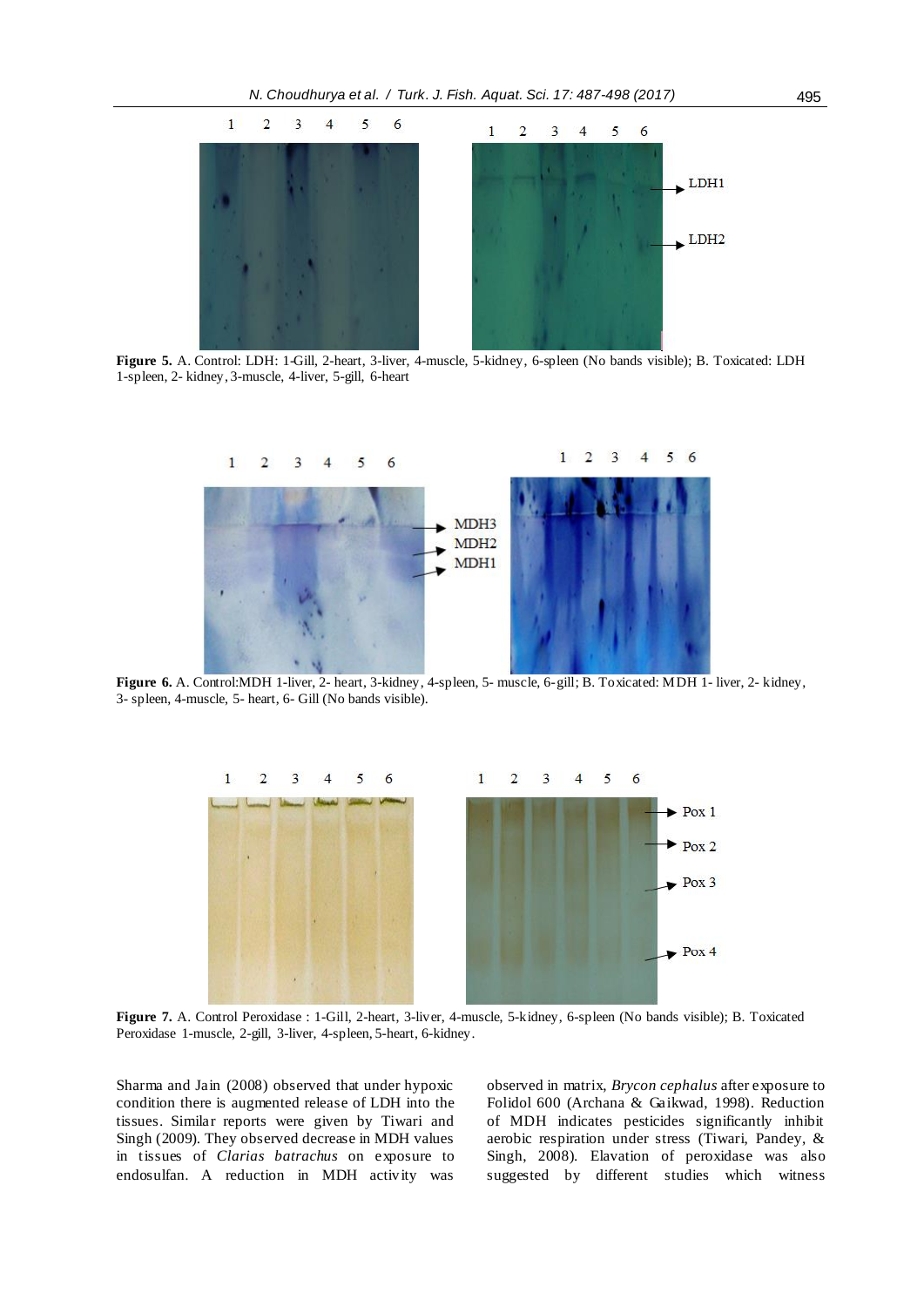

**Figure 8.** A. Control 1-6: gill, heart, liver, kidney, muscle, spleen. B. Toxicated 1-6: Muscle, gill, heart, liver kidney, spleen.

devastating effects of pesticides in diverse antioxidant enzyme activities (Ullah, R., Zuberi, Ullah, S., Ullah, I., & Dawar, 2014).

Impact of sub-lethal doses of fungicides (Amister and Hexaconazole) showed decline in protein content under chronic exposure to both fish species. It is well documented that pesticides alter the total protein content in different tissues of fish (Ahmad, 2012). Our results is in accordance with several previous researchers such as, Phenyl mercuric acetate (heavy metal) induced low protein level in muscles and liver of *Channa punctatus*  (Karuppasamy, 2000). Cypermethrin exposure resulted in significant decrease in protein in endangered cyprinid fish *Tor putitora* (Ullah *et al*., 2014) and *Colisa fasciatus* (Singh & Singh, 2010). A pesticidal mixture used against *Clarias batrachus*  induced changes in protein content (Jha & Verma, 2002). Bibi *et al*. (2014) proposed decreased protein contents in *Cyprinus carpio* due to karate. In another study, monocrotrophs declined lipid, protein and carbohydrate content in *Labeo rohita*  (Muthukumaravel, Sivakumar, Kumarasamy, & Govindarajan, 2013).

Present investigation clearly shows that a high energy demand is the reason behind enhanced breakdown of proteins in blood thereby reducing the serum proteins' content. It is also found that a high proteolytic activity or increased production of protease enzyme or low protein genesis could cause decrement in protein content in tissues of fish under stress. David, Mushigeri, Sivakumar, & Philip (2004) Parthasarathy and Joseph (2011) also demonstrated the similar remarks in *Cyprinus carpio* and *Oreochromis mossambicus* exposed to cypermethrin and λ-cyhalothrin respectively.

Not only in animals but in plants also similar results were reported by Ganguly, Bhattacharya, Mandi and Tarafdar (2010). They stated induction of increased/decreased activity of particular isoform(s) of SOD, POD, and EST and expression of additional

protein led to the apparent conclusion of linkage of alter metabolis m of reactive electrophilic products due to exposure of insecticides in *Lathyrus sativus*.

The present study also indicated that the antioxidant enzymes LDH, MDH and Pox may be used as bio-chemical markers for eco-toxicity studies would be appropriate for hazard identification.

## **Acknowledgement**

All the authors are thankful to Bidhan Chandra Krishi Viswavidyalaya, Mohanpur, Nadia and University of Kalyani, Kalyani for financial and technical support to carry out this research work.

#### **References**

- Ahmad, N.A. (2012). Biochemical studies on pollution of the river Nile at different stations of delta barrage (PhD Thesis). Benha University, Benha, Egypt.
- Amacher, D.E. **(**2002). A toxicologist's guide to biomarkers of hepatic response. *Human Experimental Toxicology*, 21, 253-262. http://www.hetjournal. com
- Archana, A.K., & Gaikwad, S.A. (1998). Effect of nitrite on succinic dehydrogenase (SDH) and lactic dehydrogenase (LDH) in freshwater fish *Gambusia affinis*. *Pollution Research,* 17, 177-179. http://www.envirobiotechjournals.com/journal\_details .php
- Bader, J.M., (1998). Measuring genetic variability in natural populations by allozyme electrophoresis. In S.J. Karcher (Ed), *Tested studies for laboratory teaching*, 19 (pp. 25-42).
- Baghi, M., Hassoun, E.A., & Stohs, S.J. (1995). In vitro and in vivo generation of reactive oxygen species, DNA damage and lactate dehydrogenase leakage by selected pesticides. *Toxicology,* 104*,* 129-140. http://www.journals.elsevier.com/toxicology
- Baise, U.E., & Lokhande, M.V. (2012). Effect of cadmium chloride in the biochemical content in different tissues of the freshwater fish *Euoplocephalus tutus*. *International Research Journal of Biosciences,* 1(7),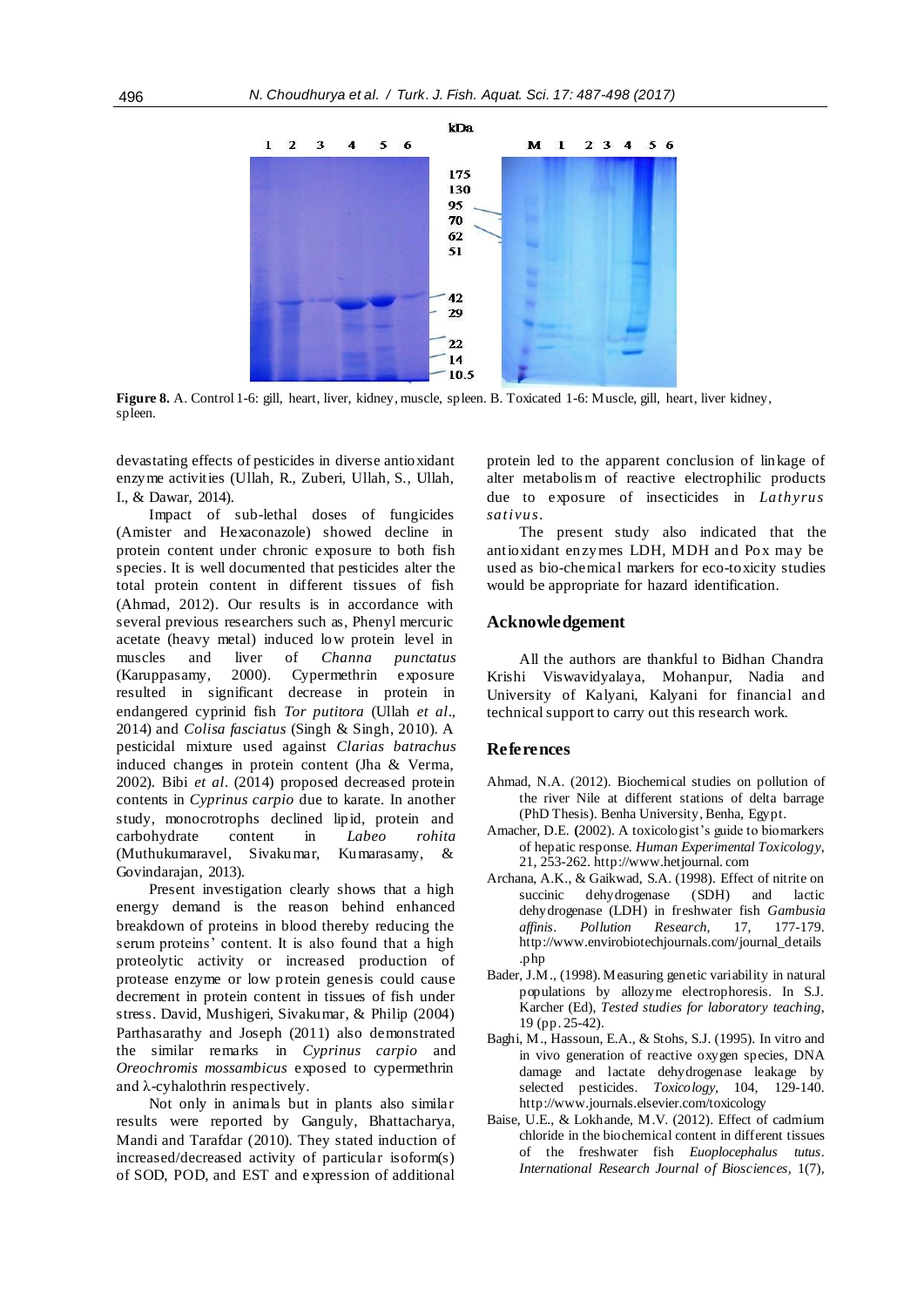55-57. http://www.innspub.net/international-journalof -biosciences-ijb/

- Bibi, N., Zuberi, A., Naeem, M., Ullah, I., Sarwar, H., & Atika, B. (2014). Evaluation of acute toxicity of Karate and its sub-lethal effects on protein and acetylcholinesterase activity in *Cyprinus carpio*. *International Journal of Agricultural Biology,* 16(4), 731-737. Retrived from http://www.fspublishers.org
- Chaudhuri, B.B. & Krishna, G. (1998). Tissue specificity and degree of polymorphism of five enzyme systems of *L. rohita*, from river Yamuna. *Fish Genetics and*   $Conservation,$ [http://www.](http://www/)doi.org/10.4236/nr.2012.34027
- Coppo, J.A., Mussart, N.B., & Fioranelli, S.A. (2002). Physiological varaiation of enzymatic activities in blood of bullfrog, *Rana catesbeina* (Shaw, 1802). *Reviews in Veterinary,* 12(13), 22-27.
- D'Ischa, M., Napolitano, A., & Prota, G. (1991). Peroxidase as an alternative to Tyrosinase in the oxidative polymerization of 5,6-dihydroxyindoles tomelanin(s). *Biochimica et Biophysica Acta,* 1073(2), 423-430. [http://www.](http://www/)doi.org/10.1016/0304-4165(91)90152-7
- De Coen, W.M., Jansen, C.R., & Segner, H. (2001). The use of biomarkers in *Daphnia magna* toxicity testing V.*In vivo* alternations in the carbohydrate metabolism of *Daphnia magna* exposed to sublethal concentrations of mercury and lindane. *Ecotoxicology and Environmental Safety,* 48, 223-234.
- David, M., Mushigeri, S.B., Sivakumar, R., & Philip, G.H. (2004). Response of *Cyprinus carpio* to sublethal concentration of cypermethrin: alterations in protein metabolic profiles. *Chemosphere,* 56, 347–352.
- Fazio, F., Marafioti, S., Arfuso, F., Ficcione, G., & Faggio, C. (2013). Influence of different salinity on haematological and biochemical parameters of the wildly cultured mullet, *Mugil cephalus. Marine and freshwater behavior and physiology,* 46, 211-218.
- Fazio, F., Piccone, G., Tribulato, K., Ferantelli, V., Giangrosso, G., Arfuso, F., & Faggio, C. (2014). Bioaccumulation of some heavy metals in blood and tissue of striped mullet in two Italian lakes. *Journal of Aquatic Animal Health,* 26, 278-284.
- Fazio, F., Piccone, G., Arfuso, F., & Faggio, C. (2015). Peripheral blood and head kidney haematopoitic tissue response to experimental blood loss in mullet (*Mugil cephalus*). *Marine Biology Research,* 11(2), 197-202.
- Galloway, T.S., & Depledge, M.H. (2001). Immunotoxicology in invertebrates: measurement and ecotoxicological review. *Ecotoxicology,* 10(1), 5-23. [http://www.](http://www/)doi.org/10.1023/A:1008939520263
- Gamble, S.C., Goldfarb, P.S., Porte, C., & Livingstone, D.R. (1995). Glutathione Peroxidase and other antioxidant ewnzyme function in marine invertebrates (*Mytifus edulis*, *Pecten maximus*, *Carcinus maenas*  and *Asterias rubens*). *Marine Environmental Research,* 39(1-4), 191-195. [http://www.](http://www/)doi.org/10.1016/0141-1136(94)00031-J
- Ganguly, S.,Bhattacharya,S., Mandi, S., & Tarafdar, J. (2010). Biological detection and analysis of toxicity of organophosphate- and Azadiractin- based insecticides in *Lathyrus sativus* L. *Ecotoxicology,* 19, 85-95. [http://www.](http://www/)doi.org/10.1007/s10646-009-0391- 5
- Holmblad, T., & Soderhall, K. (1999). Cell adhesion molecules and antioxidative enzymes in a crustacean, possible role in immunity. *Aquaculture,* 172(1-2),

111-123[. http://www.](http://www/)doi.org/10.1016/S0044-8486(98) 00446-3

- Jha, B.S., & Verma, B.P. (2002). Effect of pesticidal mixture on protein content in the freshwater fish *Clarias batrachus*. *Journal of Ecotoxicology and Environmental Monitering,* 12(3), 177-180.
- Karuppasamy, R. (2000). Short and long term effects of phenyl mercuric acetate on protein metabolism in *Channa punctatus* (Bloch). *Journal of Nature conservation*, 12(1), 83-93.
- Li, S.F., Zhao, J.L., Dey, M., & Dunham, R. (2001). Isozyme variation of nile tilapia *Oreochromis niloticus* in China. *Asian Fishery Science,* 14, 411- 416.
- Lowry, O.H., Rosebrough, N.J., Farr, A.L., & Randall, R.J. (1951). Protein measurement with the Folin Phenol Reagent. *Journal of Biological Chemistry,* 193, 265- 275. http://www.jbc.org/
- Martinez, M.L., Raynard, E.L., Bernard, B.R., & Chapman, L.J. (2011). Oxygen limitation and tissue metabolic potential of the African fish *Barbus neumayeri*: roles of native habitat and acclimatization. *BMC Ecolology,*   $20, 2-11$ .
- Mo, Y., Young, C.D., & Gracy, R.W. (1975). Isolation and characterization of tissue-specific isozymes of Glucosephosphate Isomerase from catfish and conger. *Journal of Biological Chemistry,* 250(17), 6747- 6755. http://www.jbc.org/
- Muthukumaravel, K., Sivakumar, B., Kumarasamy, P., & Govindarajan, M. (2013). Studies on the toxicity of pesticide monocrotophos on the biochemical constituents of the freshwater fish *Labeo rohita*. *International Journal of Currerent Biochemistry and Biotechnology,* 2(10), 20-26.
- Nagaraju, B., & Venkata, R.V. (2013). Effect of Profenofos an organophosphate on protein levels in some tissues of freshwater fish *Labeo Rohita* (Hamilton). *International Journal of Pharmacy and Pharmaceutical Science,* 5, 276-279.
- Parthasarathy, R., & Joseph, J. (2011). Study on the changes in the levels of protein metabolism in  $\lambda$  cyhalothrin induced hepatotoxicity in freshwater Tilapia *Oreochromis mossambicus*. *Advances in Applied Science Research,* 2, 57–62.
- Rees, B.B., Boily, P., & Williamson, L.A.C. (2009). Exercise and hypoxia induced anaerobic metabolism and recovery: a student laboratory exercise using teleost fish. *Advanced Physiology and Education,* 33, 72-77[. http://www](http://www/).doi.org/10.1152/advan.90188.2008
- Rodriguez, A., Esteban, M.A., & Meseguer, J. (2003). Phagocytosis and Peroxidase release by Seabream (*Sparus aurata* L.) leukocytes in response to yeast cells. *The Anatomical Record Part A: Discoveries of Molecular, Cellular, Evolution and Biology,* 272(1), 415-423[. http://www](http://www/).doi.org/10.1002/ar.a.10048
- Seimiya, M., Kusakabe, T., & Suzuki, N. (1997). Primary structure and differential gene expression of three membrane forms of Guanylyl Cyclase found in the eye of the teleost *Oryzias latipes*. *Journal of Biological Chemistry,* 272, 23407-23417. [http://www.](http://www/)doi.org/10.1074/jbc.272.37.23407
- Sharma, M., & Jain, K.L. (2008). Alteration in the metabolic enzyme activity of muscle tissues in the fish *Cyprinus carpio* (L.) on chronic exposure to some pesticides. *Journal of Aquaculture,* 16, 7-12. Retrived from http://www.scielo.br/scielo.php
- Singh, A.P., & Singh, S. (2010). Toxic effect of phorate on